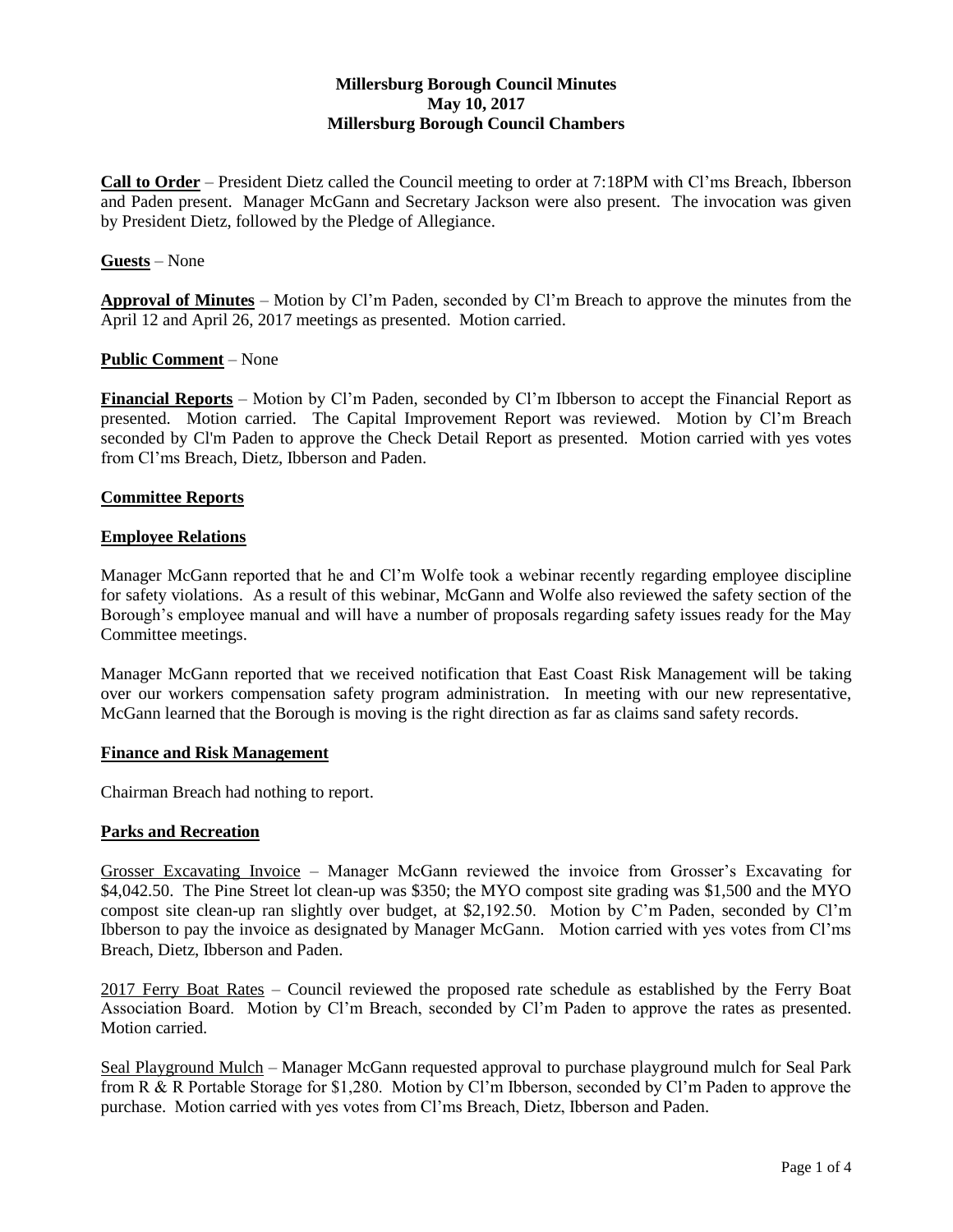MYO Park Gaming Grant Agreement – Manager McGann reported that we received the agreement for the \$100,000 gaming grant for the MYO Park renovations. McGann noted that one requirement is that an audit be provided within 120 days of the project completion. Council directed McGann to get clarification on the audit requirement. Solicitor Kerwin has not yet reviewed the agreement. Motion by Cl'm Breach, seconded by Cl'm Ibberson to approve the agreement pending Solicitor Kerwin's approval. Motion carried.

WQLV Wine Festival – Manager McGann reported that the radio station representatives have chosen to postpone the festival set for May  $13<sup>th</sup>$  due to the weather forecast. They have expressed interest in rescheduling for either July 1<sup>st</sup> or August 26<sup>th</sup>. President Dietz reported that the Rotary Club and Metal Industries are both planning community events for August  $26<sup>th</sup>$ , so McGann was advised to recommend July 1<sup>st</sup>. Once the new date is decided an amendment to the original agreement will be prepared for Council action.

Master Parks Plan Project – Manager McGann reported that we received approval from DCNR to distribute RFP's for the project. McGann reported that five firms are interested so far. DCNR recommended posting the RFP using a free service and Council agreed to proceed.

MYO Park Renovations Project – President Dietz announced that we are waiting for Cl'm Boyer to finalize the specs with Ann Yost.

Riverfront Park Macadam Repairs – Manager McGann reported that Flyway Excavating did repairs to the macadam around the bollards this week and the project went well.

## **Property**

Exterior Lights – This matter was tabled. No installation quotes have been received to date from either Lehman's or Imhof's. President Dietz reported that he got to see samples of the actual lights we will be getting at the vendor's booth at the PSAB Annual Conference.

**Public Safety –** Chairman Ibberson had nothing to report.

President Dietz called an executive session at 7:46PM for a personnel issue. The meeting was called back into regular session at 7:55PM.

Settlement Fee – Motion by Cl'm Breach, seconded by Cl'm Ibberson to pay the settlement fee to Officer Rush to resolve the grievance. Motion carried with yes votes from Cl'ms Breach, Dietz, Ibberson and Paden. The check is to be released to Officer Rush upon return of all Borough issued property. His employment with Millersburg Borough will end at that time.

President Dietz reminded Cl'ms about the Fire Company banquet on May 13<sup>th</sup>.

## **Streets**

Upper Paxton Township Invoice for Road Salt – Council reviewed the invoice received for \$2,412.30 for road salt for this past season. Motion by Cl'm Paden, seconded by Cl'm Breach to approve paying the invoice for \$2,412.30 to Upper Paxton Township. Motion carried with yes votes from Cl'ms Breach, Dietz, Ibberson and Paden.

2017 Paving Project – Advertise for Bids – Council reviewed Brinjac's Opinion of Probable Construction Costs for work on the 300 block of Cherry Street, the intersection of Race and Cherry Streets and the 800 block of Union Street. Council also reviewed the Notice to Bid. Motion by Cl'm Paden, seconded by Cl'm Ibberson to place the notice in the Upper Dauphin Sentinel in the May  $16<sup>th</sup>$  issue. Motion carried with yes votes from Cl'ms Breach, Dietz, Ibberson and Paden. Manager McGann announced that the Pre-Bid meeting is scheduled for June  $5<sup>th</sup>$  and bid award for June  $14<sup>th</sup>$ .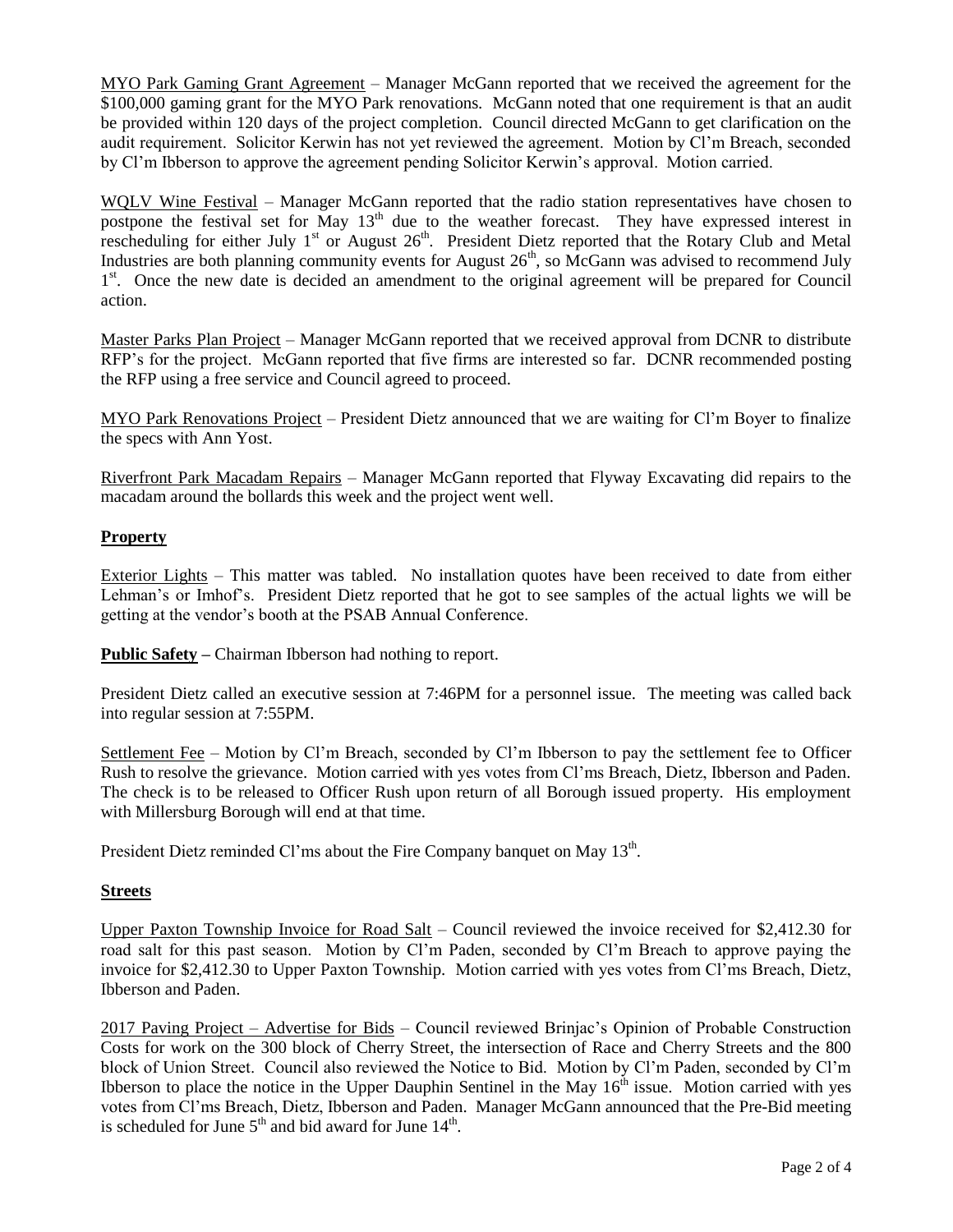Core Samples – Manager McGann requested approval to have New Enterprise do 25 core samples for \$750 to be paid from Liquid Fuels funds. Motion by Cl'm Paden, seconded by Cl'm Breach to approve the expenditure. Motion carried with yes votes from Cl'ms Breach, Dietz, Ibberson and Paden.

## **Economic Development**

The New Yorker Article **–** President Dietz reported that he was interviewed recently for an article which appeared in the The New Yorker, regarding what the federal government can do to assist small towns with economic development. Manager McGann will send the link to all Cl'ms.

**Manager's Report –** Written report provided to all Cl'ms. McGann reported that the Millersburg Area Authority will now begin charging the Daniel Miller House tenants for their water use in July.

Cardboard Rental Sign – Cl'm Ibberson reported a cardboard rental sign at the corner of Market and North Streets. Manager McGann will follow-up.

#### **Unfinished Business**

Borough Ordinance No. 2-17 West Street "No Parking" – This ordinance will prohibit parking on West Street between Pine and Apple Streets. One letter of opposition was received from residents at 178 Pine Street. President Dietz tabled this matter for further discussion at the May Committee meetings. Manager McGann was directed to have the Ambulance Chief inspect the area and report on the ambulance call that was the catalyst in this matter.

### **New Business**

Borough Resolution No.  $17-09$  – Non-Discrimination Policy – This policy is a statement of nondiscrimination for employees, officials, vendors and contractors for the Borough. Solicitor Kerwin has approved it. Motion by Cl'm Ibberson, seconded by Cl'm Breach to approve Borough Resolution No. 17-09. Motion carried.

Borough Resolution No.  $17-10 - 2017$  Fee Schedule Amendment – The amendment deals with various zoning permit fees. Motion by Cl'm Breach, seconded by Cl'm Paden to approve Borough resolution No. 17-10. Motion carried.

Millersburg Information Systems Contracts – Direction was given to Manager McGann on April  $27<sup>th</sup>$  to sign new lower contracts for IT services from Millersburg Information Systems for the Police Department and administrative offices. The new monthly rates are \$320 for the Police Department and \$110 for the administrative offices. Motion by Cl'm Ibberson, seconded by Cl'm Paden to approve the new rates and sign the contracts. Motion carried.

**Communications** – All communications were made available to Cl'ms. There was nothing requiring Council action.

### **Organization Reports**

Upper Dauphin COG – President Dietz reported that the April meeting was held in Lykens. The presentation was on the Co-Stars program. The program for the May meeting will be presented by a representative from the Dauphin County Planning Commission. Flagger training will be held on May 31st.

Millersburg Planning Commission – Manager McGann reported that there was no meeting.

Millersburg Pool Association – President Dietz referred Cl'ms to their meeting minutes.

Millersburg Fire Company – Cl'm Ibberson had no report.